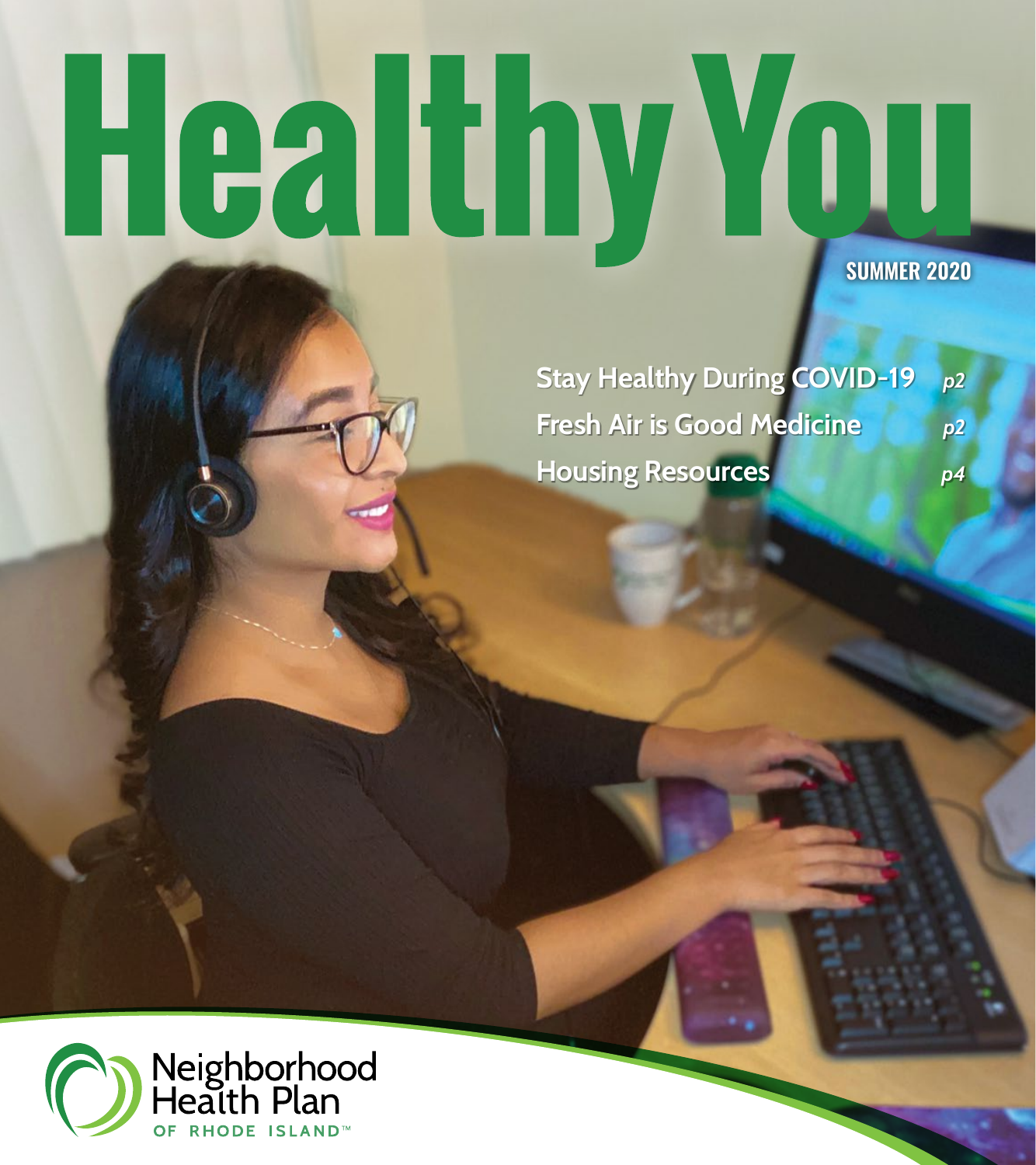**We know that these are challenging times for many Rhode Islanders. Neighborhood is here to help you stay healthy. We'll get through this together.**

## **STAYING HEALTHY**  During the COVID-19 Crisis

**Neighborhood is committed to the health and safety of our members. We want you to stay healthy and be informed.** 

Visit our website for the most up-to-date information and to:

- **•** Get answers to frequently asked questions
- **•** Find resources on health and wellness, food assistance, prescription drug delivery and more
- **•** Learn about what is covered under your plan

**www.nhpri.org/coronavirus-update/**

For more information, visit **<https://health.ri.gov/diseases/ncov2019/>**



### **FRESH AIR** is Good Medicine

There are safe and fun ways for you and your family to keep moving during these challenging times.

- Take a walk
- Ride bikes
- Play catch
- Have a family dance party

Physical activity will help reduce stress and improve mental health for you and your family.

**Remember to practice social distancing and keep 6 feet between yourself and others.**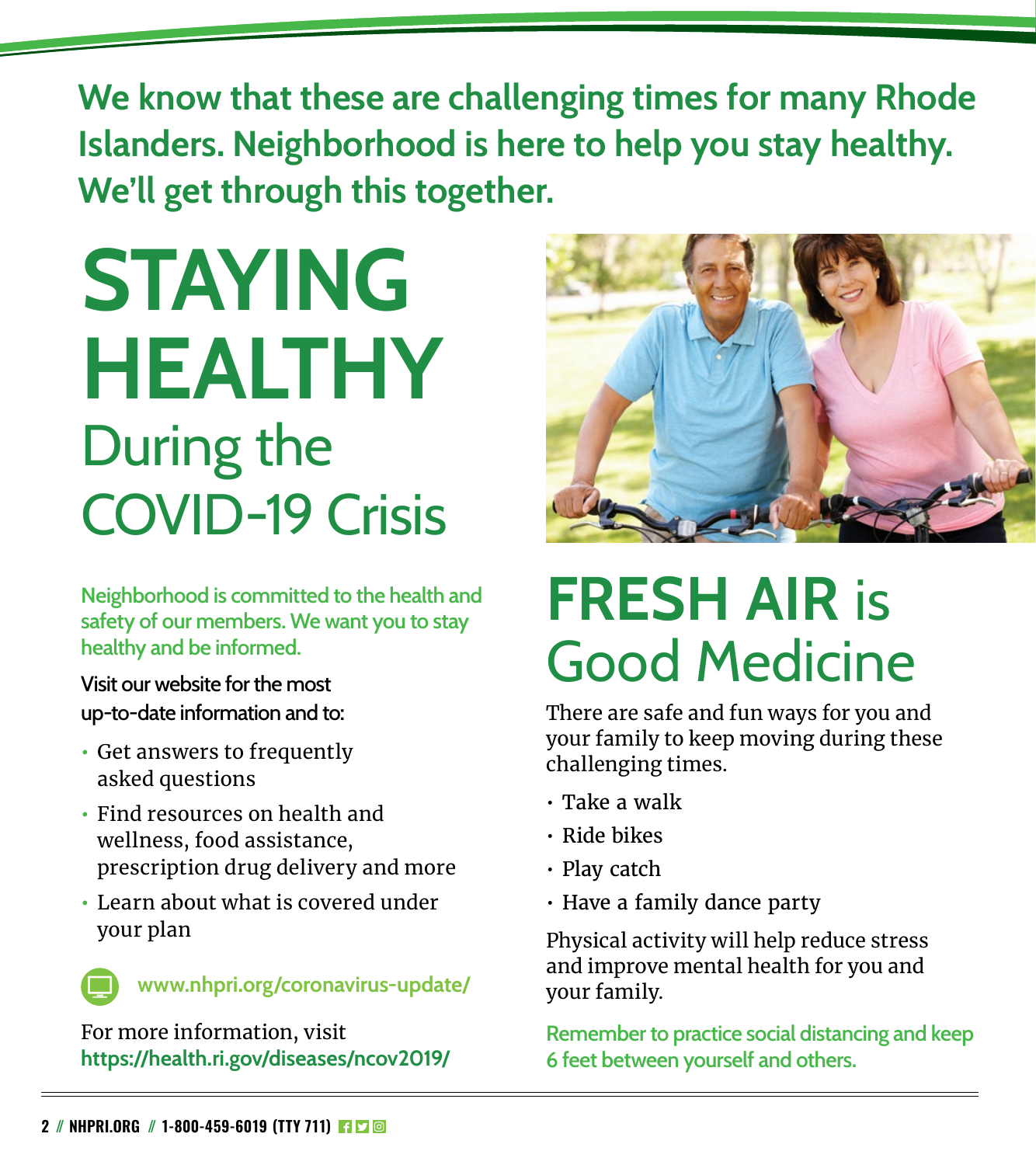## **HOUSING RESOURCES**

Neighborhood knows it's important to be able to stay in your home, especially during this time of the COVID-19 crisis. If you have questions related to housing security or safety, please contact your Neighborhood case manager or call Neighborhood Member Services.

You can also find information on how the Rhode Island Department of Health is helping keep Rhode Islanders in their homes: **<https://health.ri.gov/covid/#renters>**

#### **Member Services is Ready for Your Call**

#### **1-844-812-6896 (TTY 711)**

**8 am to 8 pm, Monday – Friday; 8 am to 12 pm on Saturday. On Saturday afternoons, Sundays and holidays, you may be asked to leave a message. Your call will be returned within the next business day.**